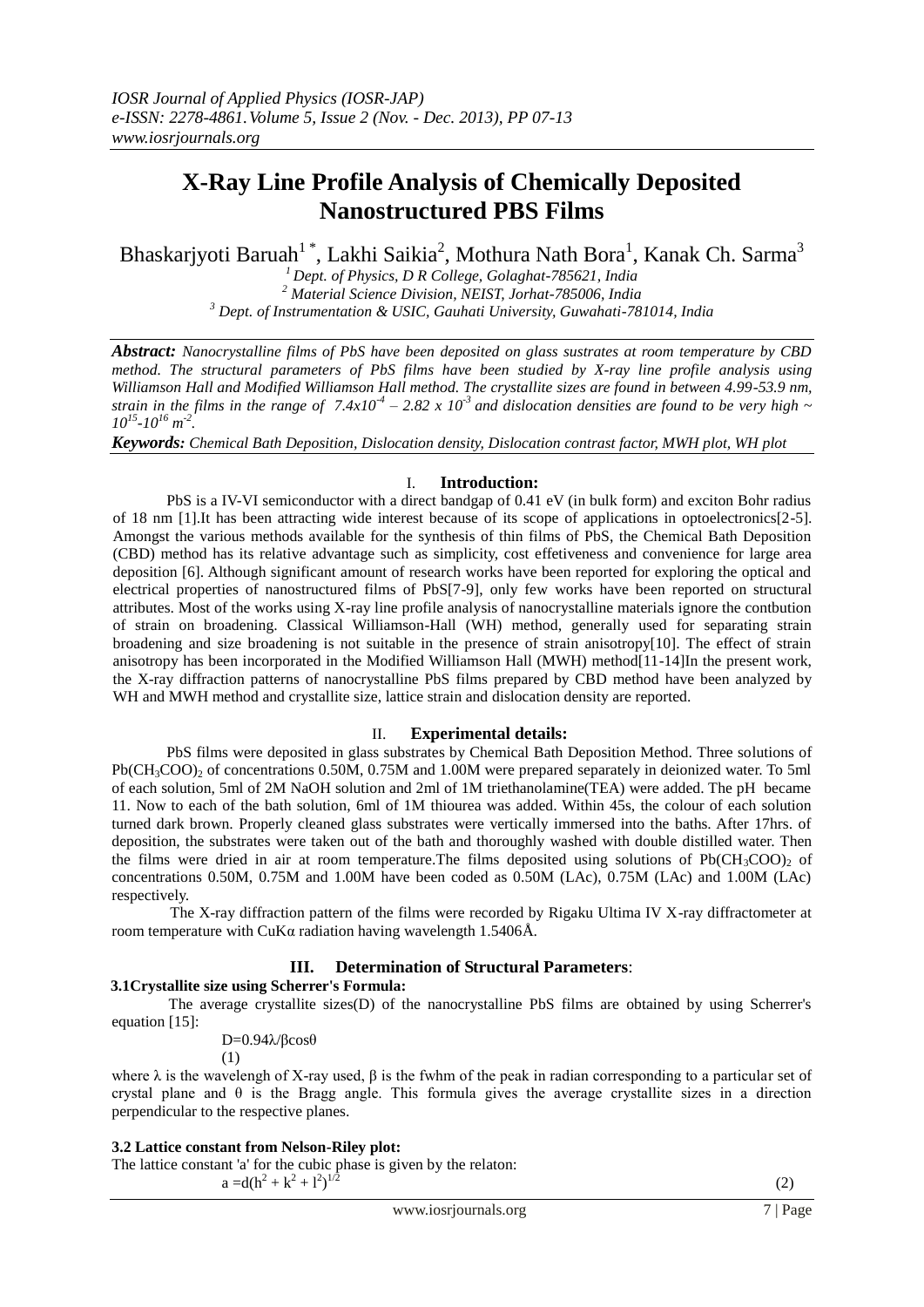where d is the interplanar spacing of the crystal planes represented by Miller indices (hkl). The corrected values of 'a' are estimated from the Nelson-Riley plots by plotting the values of 'a' against the error function:

$$
f(\theta) = 1/2 \left( \cos^2 \theta / \sin \theta + \cos^2 \theta / \theta \right)
$$

 (3) and extrapolating to  $\theta = 90^\circ$  [16]

## **3.3 Crystallite size and strain from Williamson-Hall plot:**

The deviation of 'a' from its bulk value ( $a_0 = 5.936$  Å) [17] shows that the films are under strain. If the size and strain broadening are present simultaneously, then the crystallite size and strain may be obtained from Williamson- Hall (WH) plot. Assuming both size and strain broadened profile are of similar nature, Williamson and Hall used the following equation [18]:

$$
\Delta K = (0.9/\text{D}_{WH}) + 2 \epsilon K
$$
  
(4)

where K=2sin $\theta/\lambda$ ,  $\Delta K = \beta \cos \theta/\lambda$ ,  $\varepsilon$  is the strain and D<sub>WH</sub> is the crystallite size as given by WH plot. A linear plot of ΔK vs K gives

2

the WH plot whose intercept and slope gives the crystallite size and microstrain respectively, according to eq. (6).

#### **3.4 Crystallite Size and Dislocation Density from Modified Williamson-Hall plot:**

Assuming dislocations to be the main contributors to strain, the x-ray diffraction data are analyzed by modified Williamson-Hall (MWH) method[10-14 ]. In the MWH method, eq.(6) has been modified to introduce a dislocation contrast factor  $C_{hkl}$  such that it takes the form[ 10, 13]:

$$
(\Delta K)^{2} = (0.9/D_{MWH})^{2} + (\pi b^{2} \rho/2B) K^{2} C_{hkl}
$$
\n(5)

where  $D_{MWH}$  is the average crystallite size,  $\rho$  is the average dislocation density, b=a/ $\sqrt{2}$  (for fcc crystal) is the modulus of Berger's vector of dislocation, B is a constant that can be taken as 10 [13].

For an untexured polycrystalline cubic crystal, the average dislocation contrast factor  $C_{hkl}$  for the plane (hkl) is given by [11, 12]:

$$
C_{hkl} = C_{hoo}(1-qH^2)
$$
  
(6)

where

$$
H2 = (h2k2+h212+k212)/(h2+k2+12)2
$$
  
(7)

and q is a parameter which depends on the elastic constants and type of dislocations.

For screw and edge dislocations,  $C_{\text{hoo}}$  and q are given by[12]:  $C_{\text{hoo}} = a_1[1 - \exp(-A_i/b_1)] + c_1A_i + d_1$ (8)  $q = a_2[1 - \exp(-A_i/b_2)] + c_2A_i + d_2$ (9)

The elastic anisotropy constant  $A_i$  is given as  $[12]$ **:** 

$$
A_i\!=\!\!2C_{44}\!/(C_{11}\text{-}C_{12})
$$

 $A_i = 0.5054$ (11a)

(11b)

(10) where  $C_{11}$ ,  $C_{12}$  and  $C_{44}$  are elastic constants. For PbS,  $C_{11}=124$  GPa,  $C_{12}=33$  GPa and  $C_{44}=23$  GPa [19]. Hence the calculated value of  $A_i$  is (eq. 12):

and  $C_{12}/C_{44} = 1.4347$ 

The values of the parameters  $a_1$ ,  $b_1$ ,  $c_1$ ,  $d_1$  and  $a_2$ ,  $b_2$ ,  $c_2$ ,  $d_2$  are independent of  $C_{12}/C_{44}$  for screw dislocations in fcc crystals but there is a strong dependence of these parameters on  $C_{12}/C_{44}$  in case of edge dislocations. The value of these parameters for screw dislocations as well as for edge dislocations with  $C_{12}/C_{44}$ =0.5, 1, 2 and 3 are reported in [12]. The interpolation of these reported values corresponding to  $C_{12}/C_{44}$  = 1.4347 gives the values of  $a_1$ ,  $b_1$ ,  $c_1$ ,  $d_1$  and  $a_2$ ,  $b_2$ ,  $c_2$ ,  $d_2$  for edge dislocation in PbS. The values of these parameters and the calculated values of Choo and q both for screw and edge dislocations are shown in Table 1.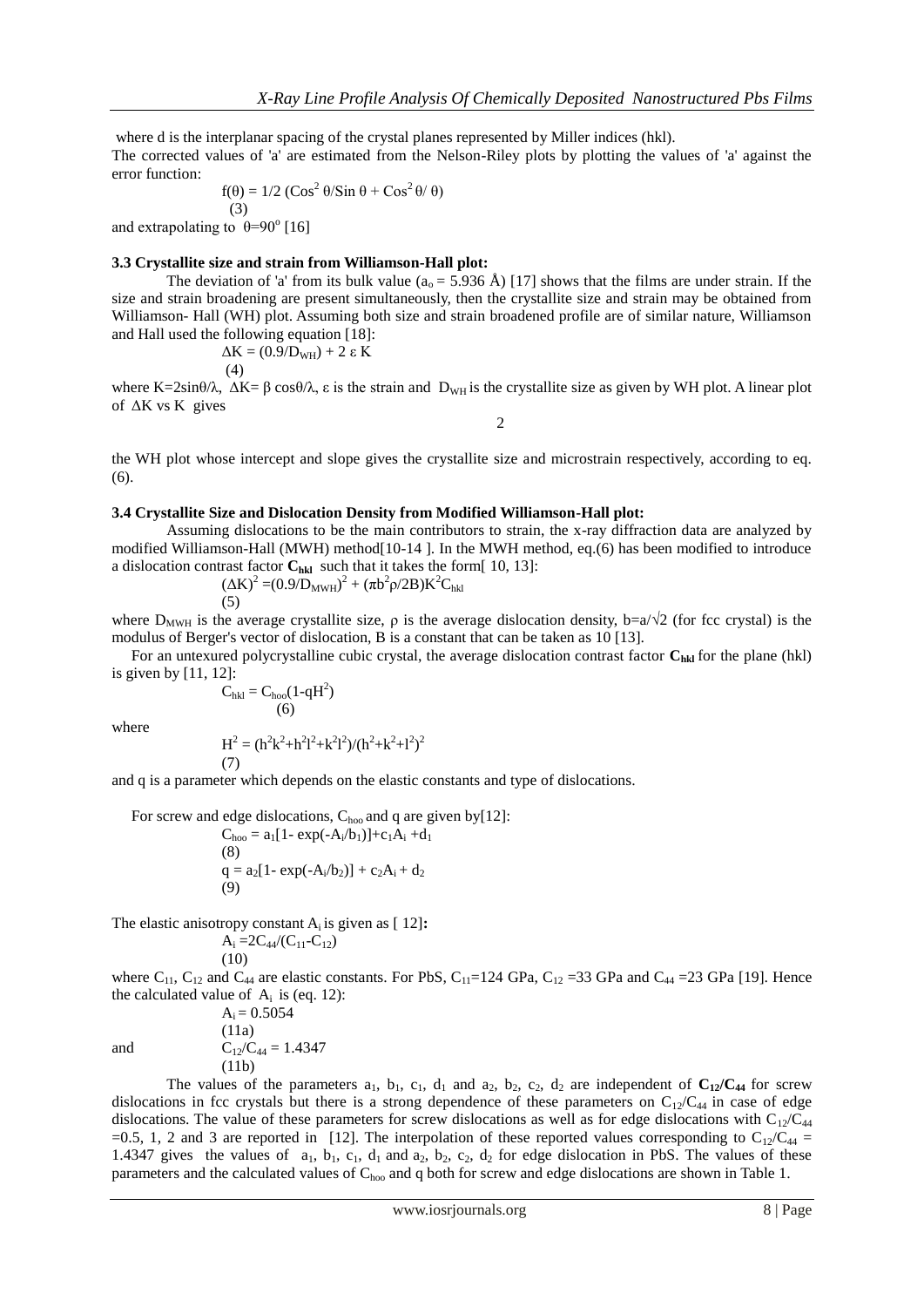## III. **Results and discussions:**

The x-ray diffraction profiles of the films are shown in Fig1. Comparisons of the diffraction patterns with the standard X-ray Powder Diffraction data file (ICDD Card No.-5-0592 ) confirms that the films are polycrystalline films of PbS having fcc structure. The XRD patterns show that all films are well crystallized. The intensity of XRD peaks are seen to be much larger for 0.50M (LAc) than the corresponding peaks of the other two samples which implies that more number of planes of a particular {hkl} family took part in the process of diffraction at this concentration of  $Pb(CH_3COO)_2$ . Preferred orientation changes from (200) in 0.50M(LAc) to (111) for 0.75M (LAc) and 1.00M (LAc) indicating three dimensional growth of the films at higher concentration of  $Pb(CH_3COO)$ . The XRD pattern of 0.75M(LAc) and 1.00M(LAc) shows an additional peak (marked as # in Fig 1) corresponding to the (101) plane of elemental Pb (ICDD card No. 44-0872). It may be due to the imperfections in the ratio of cations to anions due to presence of extra cations in the interstitial sites.

 The Nelson-Riley plot of the deposited films are shown in Fig 2. The corrected lattice constants are found to deviate from its bulk value ( $a_0 = 5.936$  Å) [17]. This means that the films are under strain. The strain is found from WH plot of the films (Fig3) .The average crystallite size and the strain as determined from WH plots are listed in Table 2. It is also clear from Fig.3 that there is strong strain anisotropy in the films which necessitates the x-ray line profile analysis of the fims by MWH method.

The Fig 4 is the MWH plot of the films .The values of  $C_{b00}$  and q and thereby the average values of **Chkl** (eqs. 8-12) are calculated using various proportions of screw and edge dislocations. The linear plots between  $( \Delta K)^2$  and  $K^2C_{hkl}$  (using eq.7) for the best fit are shown in the Fig 4. It has been observed that MWH plots give better fitting than WH plot . In all the films, the best MWH fitting is obtained when dislocations are considered to be completely of edge type. The average crystallite sizes are calculated from Scherrer's equation (eq.1), WH equation (eq. 6) and MWH equation(eq.7) while the strain is calculated from WH equation and the dislocation density from MWH equation and these are listed in Table 2. It is observed that the crystallite size decreases as the concentration of  $Pb(CH_3COO)_2$  increases. At 0.50 M, all the released  $Pb^{2+}$ s react with all available  $S<sup>2</sup>$ s to form large crystallites of PbS leaving no extra anion or cation in the interstitial sites. With higher concentration of Pb(CH<sub>3</sub>COO)<sub>2</sub>, although more Pb<sup>2+</sup>s are released, these, instead of reacting with S<sup>2-</sup>s to form PbS, make themselve present in the interstitial sites giving rise to the XRD peak of elemental Pb. Therefore, the crystallite size decreases at higher molarities. On the other hand, the strain and dislocation density increases with the concentration of Pb(CH<sub>3</sub>COO)<sub>2</sub>. The dislocation density is found to be very high  $\sim 10^{15}$ -10<sup>16</sup>  $m<sup>2</sup>$ . One possible reason for increase of dislocation density with the concentration of Pb(CH<sub>3</sub>COO)<sub>2</sub> is that as molarity of Pb(CH<sub>3</sub>COO)<sub>2</sub> increases, the reaction becomes faster due to availability of more Pb<sup>2+</sup>s and deposition quicker causing increase of dislocation density.

## IV. **Conclusion:**

Nanocrystalline films of PbS have been developed in the concentration range of 0.50-1.00M of  $Pb(CH_3COO)$ , by CBD method. The average crystallite sizes are found to be in the range of 4.99-53.91nm with very high dislocation density of the order of  $10^{15}$ - $10^{16}$  m<sup>-2</sup> and strain in the range of  $7.4 \times 10^{-4}$  – 2.82 x  $10^{-3}$ . The dislocations are observed to be of edge type. The crystallite sizes, strain and dislocation density are found to be affected by the concentration of  $Pb(CH_3COO)_2$ . Pure film of PbS with very high degree of crystallinity is found at 0.50 M. At 0.75 M and 1.00 M, presence of elemental Pb is detected.

 The advantage of the method used in this paper for structural analysis is that it separates the contribution of crystallite size and strain to the X-ray line broadening and determines the dislocation density alongwith crystallite size and strain.

## **Acknowledgement:**

The authors are grateful to the Material Science Division of the North East Institute of Science and Technology, Jorhat, Assam, India for providing XRD facility. This article has been inspired by the work of MPC Kalita and his team [*MPC Kalita et al, Materials Letters 87 (2012), 84–86]*

| <b>Type of</b><br><b>Dislocation</b> | $C_{12}/C_{44}$ | $A_i$  | $a_1$  | $D_1$  | Tavic 1. Choo, y and parameters of egs, To/ and (11/101 serew and eage disjocations in 1 bb<br>c <sub>1</sub> | a <sub>1</sub> | a <sub>2</sub> | b <sub>2</sub> | $\mathbf{c}_2$ | $\mathbf{d}_2$ | U <sub>hoo</sub> |           |
|--------------------------------------|-----------------|--------|--------|--------|---------------------------------------------------------------------------------------------------------------|----------------|----------------|----------------|----------------|----------------|------------------|-----------|
| Screw                                | .4347           | 0.5054 | 0.174  | 1.9522 | 0.0293                                                                                                        | 0.0662         | 5.4252         | 0.7196         | 0.069          | $-3.197$       | 0.1207           | $-0.4243$ |
| Edge                                 |                 |        | 0.2048 | 2.3346 | 0.0183                                                                                                        | 0.0882         | 5.3707         | 0.8446         | 0.085          | $-3.8629$      | 0.1373           | $-1.4011$ |

**Tables** Table 1**: Choo, q and parameters of eqs.(10) and (11) for screw and edge dislocations in PbS**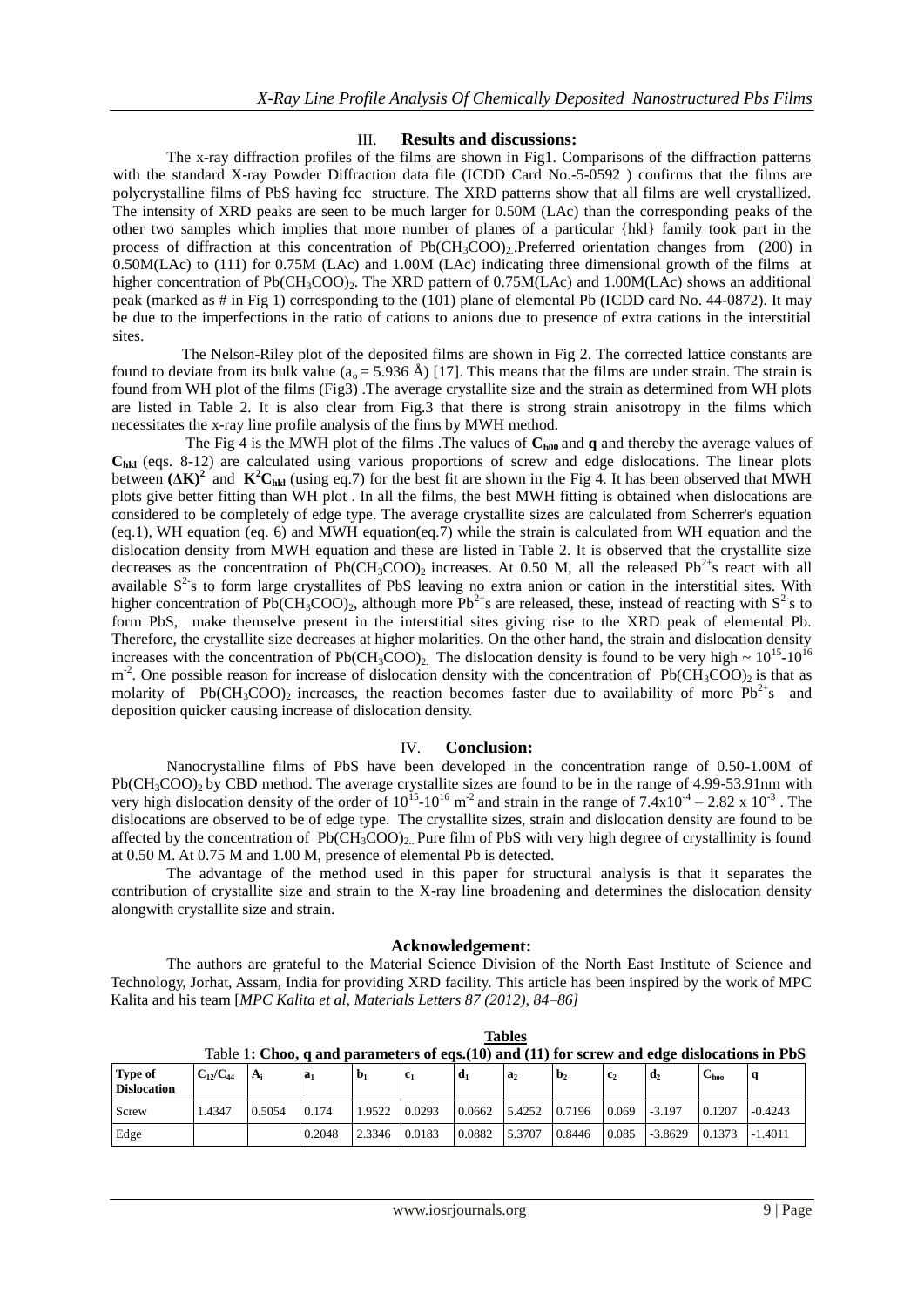| Name of the<br>sample | <b>Proportions of</b><br><b>Corrected</b><br><b>Dislocations</b><br>Lattice<br>$Constant(\AA)$<br>for best MWH<br>fit |                        |                       | <b>Average Crystallite Size (nm) from</b> | <b>Strain from</b><br>WH plot $(x10)$ | <b>Dislocation</b><br>Density $(m-2)$ |                       |
|-----------------------|-----------------------------------------------------------------------------------------------------------------------|------------------------|-----------------------|-------------------------------------------|---------------------------------------|---------------------------------------|-----------------------|
|                       |                                                                                                                       |                        | Scherrer's<br>formula | WH plot                                   | <b>MWH</b> plot                       |                                       |                       |
| 0.50M(LAc)            | 5.939                                                                                                                 | $100\%$ E <sup>*</sup> | 53.67                 | 54.54                                     | 53.91                                 | 0.74                                  | $2.58 \times 10^{15}$ |
| 0.75M(LAc)            | 5.961                                                                                                                 | $100\%$ E*             | 7.05                  | 7.88                                      | 7.50                                  | 2.18                                  | $4.21 \times 10^{16}$ |
| 1.00M(LAc)            | 5.913                                                                                                                 | $100\%$ E*             | 5.30                  | 5.31                                      | 4.99                                  | 2.82                                  | $5.85 \times 10^{16}$ |

Table 2: **Lattice Constant, Average Crystallite Size, Strain and Dislocation Density**

# \* E- Edge Dislocation



**Fig 1**: *XRD pattern of the deposited Films 0.50M (LAc), 0.75M (LAc) and 1.00M (LAc)*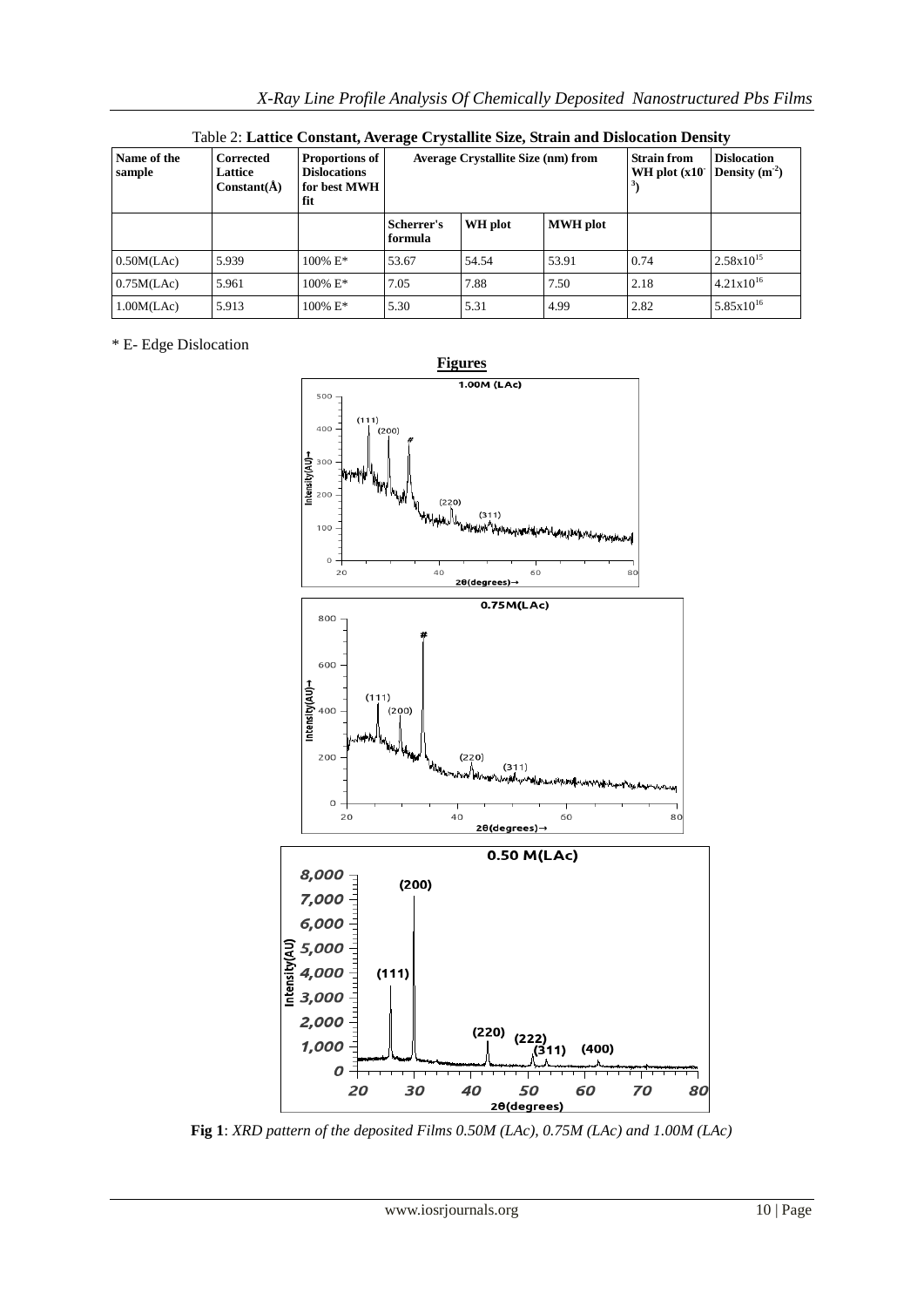

**Fig 2***: Nelson-Riley plots of the deposited film*

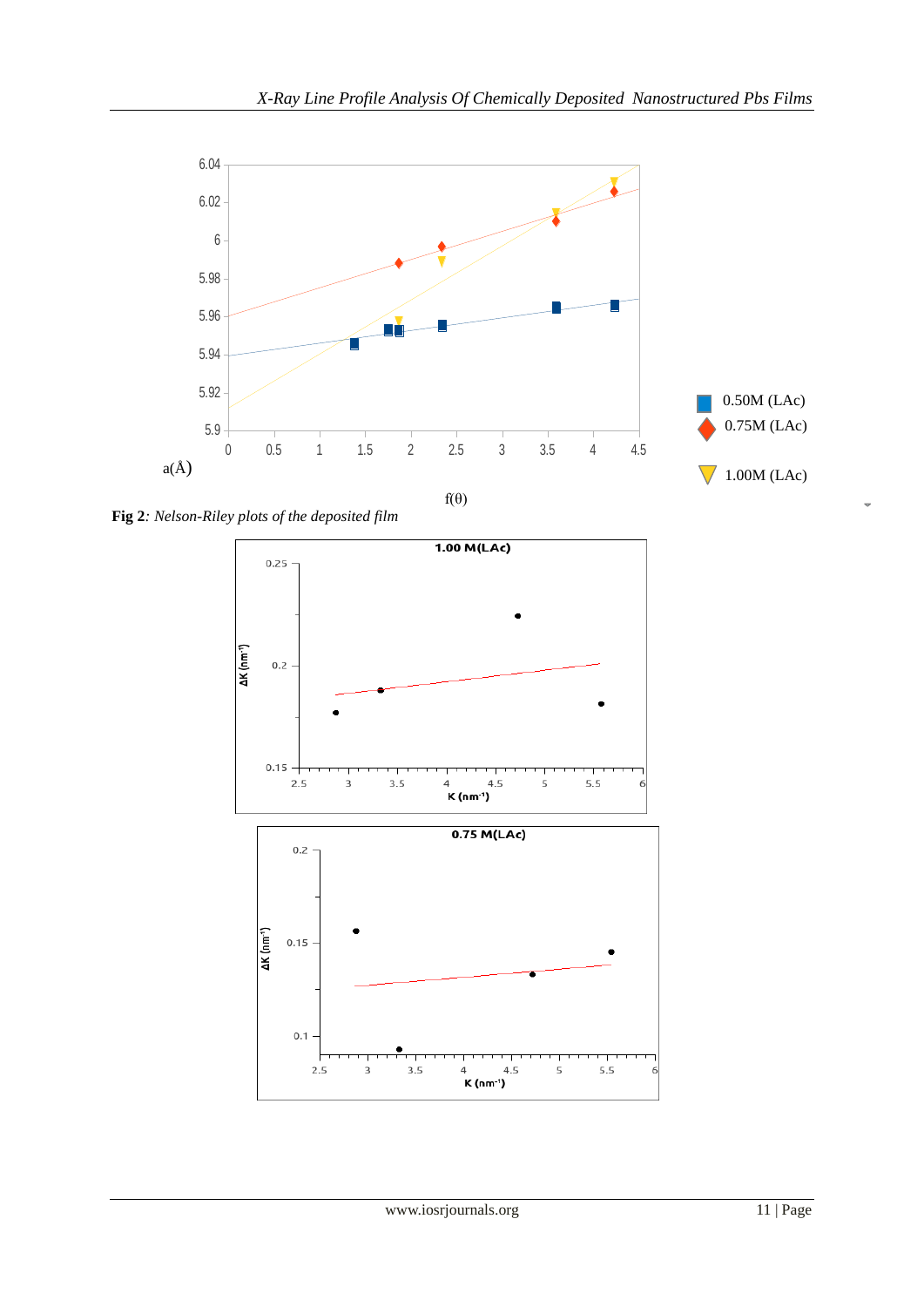